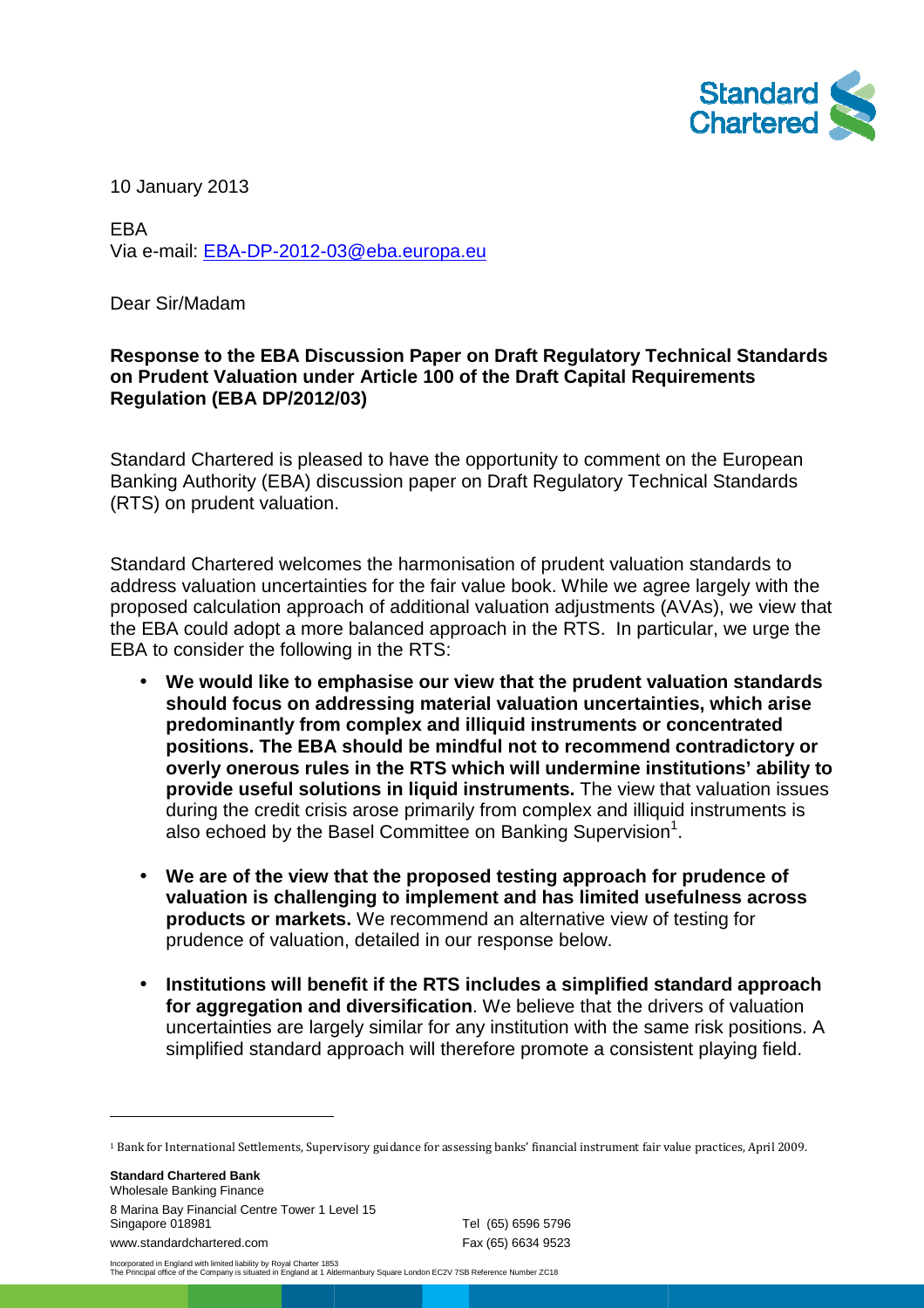

- **The RTS should include the potential tax liability deductions that would occur on the balance sheet if valuations were more prudent prudent in AVA**  calculations. Including potential tax liability deductions in AVA calculations maintains consistency with the exit price concept.
- The RTS should permit offsets against AVAs for overlaps with other Pillar **1 capital requirements.** The RTS should be more principles based, in order to be flexible to future developments at a time when capital rules are still evolving. The EBA should be cognizant of the dangers of over-capitalisation for conservative institutions when offsets are not allowed as a blanket prohibition.
- **•** The RTS should not prescribe a confidence level of 95% across products **and markets.** A prescribed confidence level across products and markets be misleading and inadvertently increase valuation uncertainty, which is detailed in our response below. phizant of the dangers of over-capitalisation for<br>s when offsets are not allowed as a blanket prohibition.<br>prescribe a confidence level of 95% across products<br>tibed confidence level across products and markets can
- **Institutions should be given sufficient time to implement the requirements** after the publication of the final standards. Phasing in of requirements (at least six months) would be helpful.

Please find attached our detailed response to the questions raised in the discussion paper.

Standard Chartered recognizes the significant amount of work that has been performed by the EBA working group on prudent valuation. We look forward to engaging with the EBA on the topic of prudent valuation and other areas of CRR implementation. We would be happy to discuss further details with you if you have any comments.

Yours faithfully,

Mudasir Gulzar Kazi Head of Valuation Control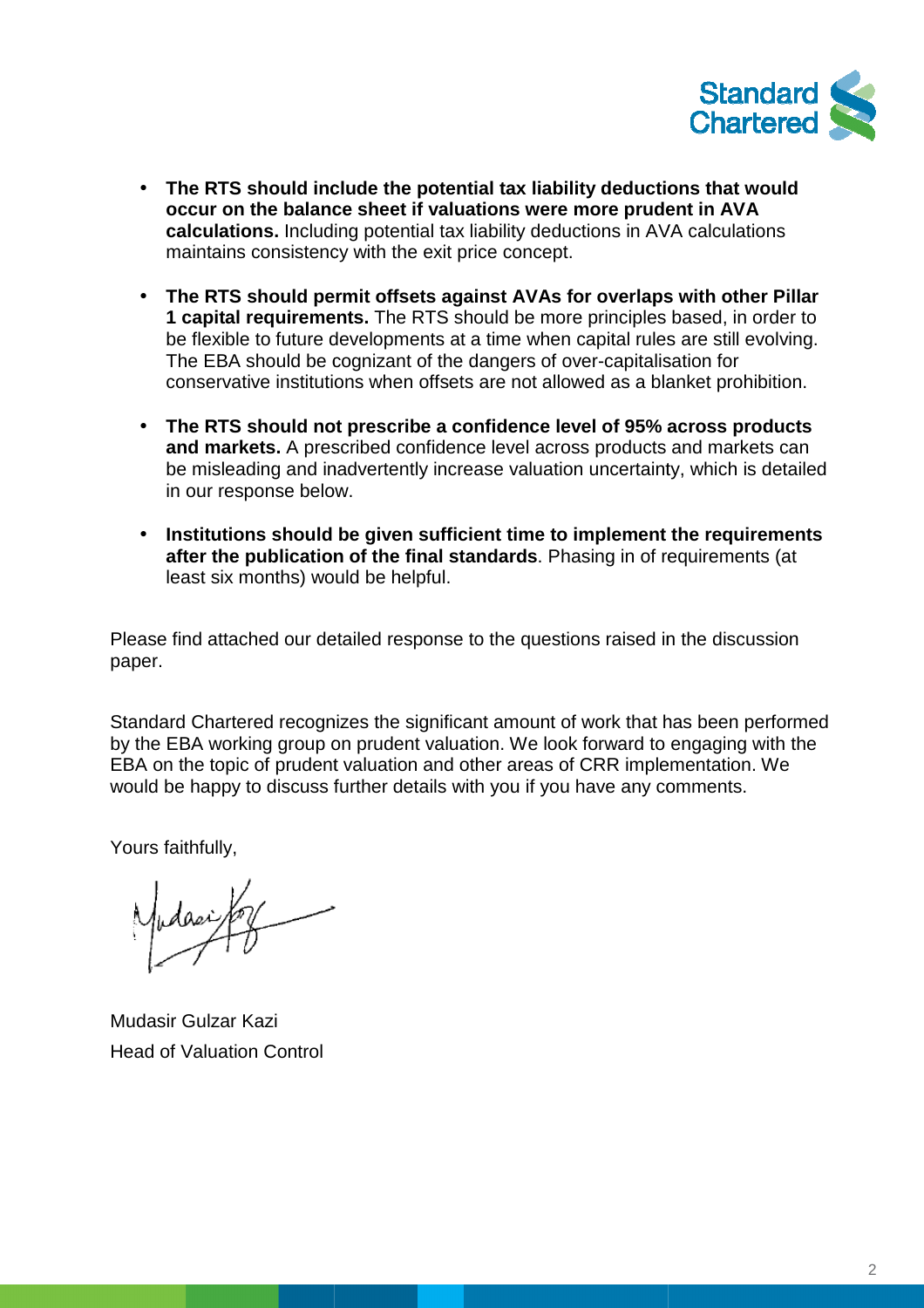

## **RESPONSES TO QUESTIONS**

### **SCOPE OF THE REQUIREMENTS**

Q1: Do you believe that a proportionality threshold should be considered before requiring an institution to assess the prudent value of all fair value positions? If yes, how would you define the threshold?

We support the consideration of a proportionality threshold. A proportionality threshold ensures that the materiality of AVAs is put in perspective. perspective.

The EBA may wish to consider introducing a proportionality threshold after institutions assess prudent value. A proportionality threshold after the assessment of prudent value is less subjective than a proportionality threshold before the assessment of prudent value, as the size of the AVAs would not be known otherwise. An institution prudent value, as the size of the AVAs would not be known otherwise. An institutio<br>with insignificant AVAs relative to its capital base might not be required to deduct AVAs from common equity tier one capital.

## **PROCESS TO CALCULATE AVAS**

Q2. Do you agree that the exit price used as the basis of prudent value does not necessarily need to be based on an instantaneous sale? If yes, provide argument to support your view.

We agree with the EBA that prudent value should be based on the exit price of the position. This is a practical approach which will reduce divergence between financial reporting and capital reporting requirements. This approach will aid investors in assessing an institution's financial health, given their heavy reliance on regulatory capital ratios.

In addition, we agree that the exit price used as the basis of prudent value need not In addition, we agree that the exit price used as the basis of prudent value need not<br>be based on an instantaneous sale. The exit price should take into account the normal marketing period taken by an institution to exit the position before the reporting date. This normal marketing period, which would vary between products and instruments, is necessary for any market player to obtain sufficient number of bids from potential counterparties before a trading decision is made. For example, a market player would expect a shorter marketing period in disposing of its listed equity share holdings (not concentrated) as compared to its unlisted equity share holdings. If prudent value were based on an instantaneous sale, stress conditions would be implied. Prudent value based on an instantaneous sale, stress conditions would be implied. Prudent valu<br>should be based on valuation uncertainty at the reporting date and not distressed valuations under stress conditions, so as to avoid double counting with Stress Valueat-Risk.

We are of the view that the RTS should include the potential tax liability deductions that would occur on the balance sheet if valuations were more prudent in AVA calculations. The inclusion of potential tax liability deductions would maintain consistency with the concept of exit price. Tax is a major consideration by institutions when determining the exit price of a position.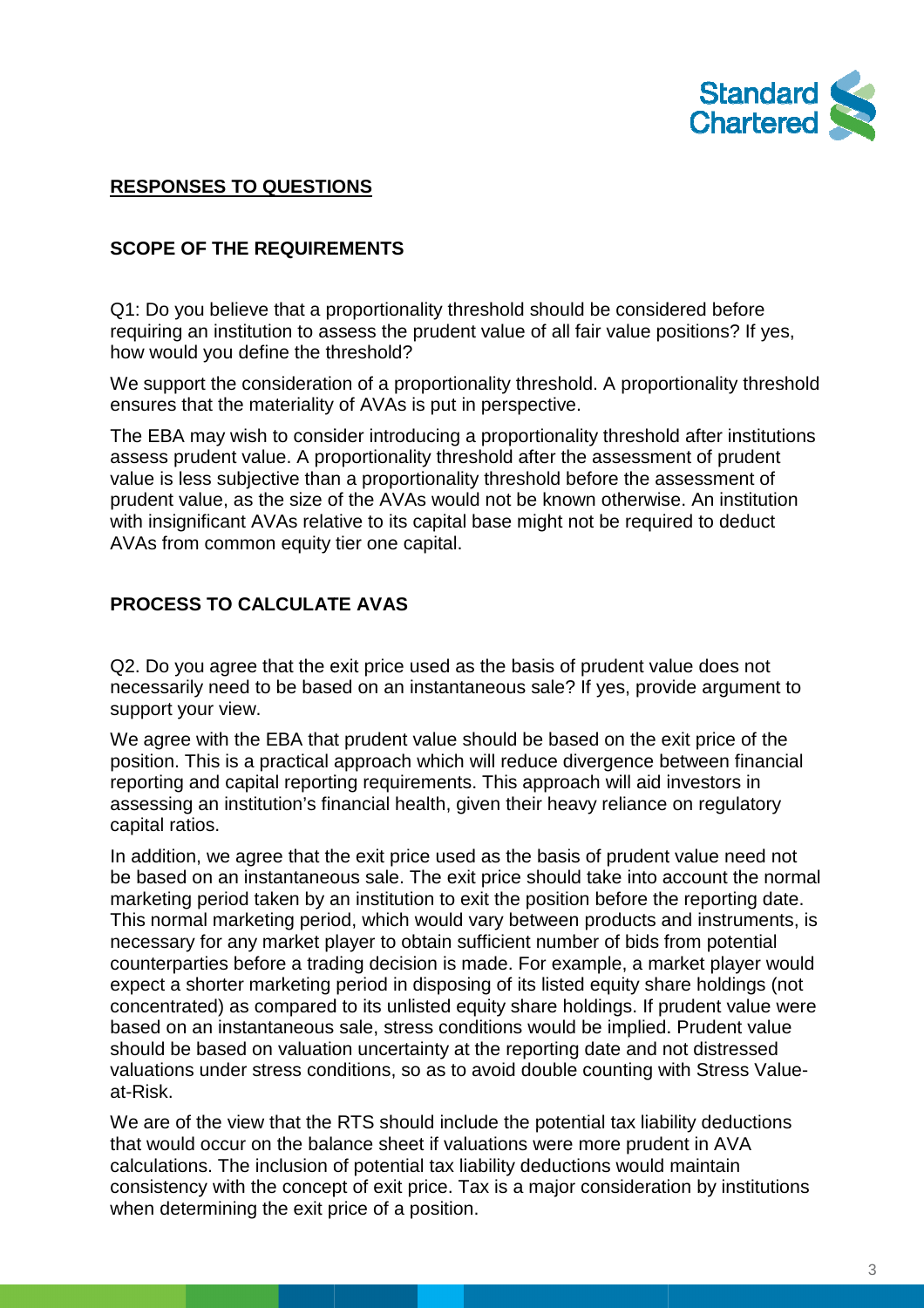

Q3. Should a specific time horizon for exit be set when assessing the prudent valuation? If so, how the time horizon should be set (e.g. the same time horizon for calculating Value-at-Risk (VaR), Credit Risk Capital Requirements, etc.), what should it be and how would it feed into the calculating of AVAs?

Please see response to Q2. We are of the view that the time horizon for exit should not be specified, as markets are not homogenous and different products or instruments are priced with varying time horizons for exit. calculating Value-at-Risk (VaR), Credit Risk Capital Requirements, etc.), what shoul<br>it be and how would it feed into the calculating of AVAs?<br>Please see response to Q2. We are of the view that the time horizon for exit sh

intended by market participants when they enter into any transaction. A shorter time intended by market participants when they enter into any transaction. A shorter time<br>horizon than intended would imply stress conditions and curtail institutions' ability to provide financial solutions. This would consequently increase hedging costs in the markets.

Q4. Do you support the concept of a specified level of confidence to determine AVAs? If not, why? Are there any AVAs where the use of a specified level of confidence is not appropriate?

We are of the view that it would not be appropriate to prescribe a specified level of confidence level in the RTS across products and markets. The concept of a specified level of confidence is difficult to implement in practice and creates a false sense of confidence level in the RTS across products and markets. The concept of a specified<br>level of confidence is difficult to implement in practice and creates a false sense of<br>certainty. We suggest that the EBA adopt a more pri flexibility in determining the level of confidence for the following reasons:

- Calculation of AVAs based on a specified level of confidence would only be feasible for vanilla products or liquid markets with abundant observable data. Conversely, calculation of AVAs based on a specified level of confidence iv in determining the level of confidence for the following reasons:<br>Calculation of AVAs based on a specified level of confidence would only be<br>feasible for vanilla products or liquid markets with abundant observable data. observable data. These complex products or illiquid markets are more likely than vanilla products or liquid markets to have material AVAs.
- Calculation of AVAs based on a specified level of confidence may inadvertently increase valuation uncertainty . Some products or markets may not have abundant observable data but the few data points available could be reliable and of good quality, e.g. executable quotes from a handful of market makers. In such cases, the "true prudent value" would lie closer to fair value and in practice have minimal valuation uncertainty. Specifying the level of confidence in the RTS might inadvertently encourage smaller market players to contribute poor quality quotes towards consensus for such products and markets, increasing valuation uncertainty in the process.

Q5. If you support a specified level of confidence, do you support the use of a 95% level of confidence? What practical issues or inconsistencies with other parts of the CRR might arise when using this level of confidence?

Please see response to Q4.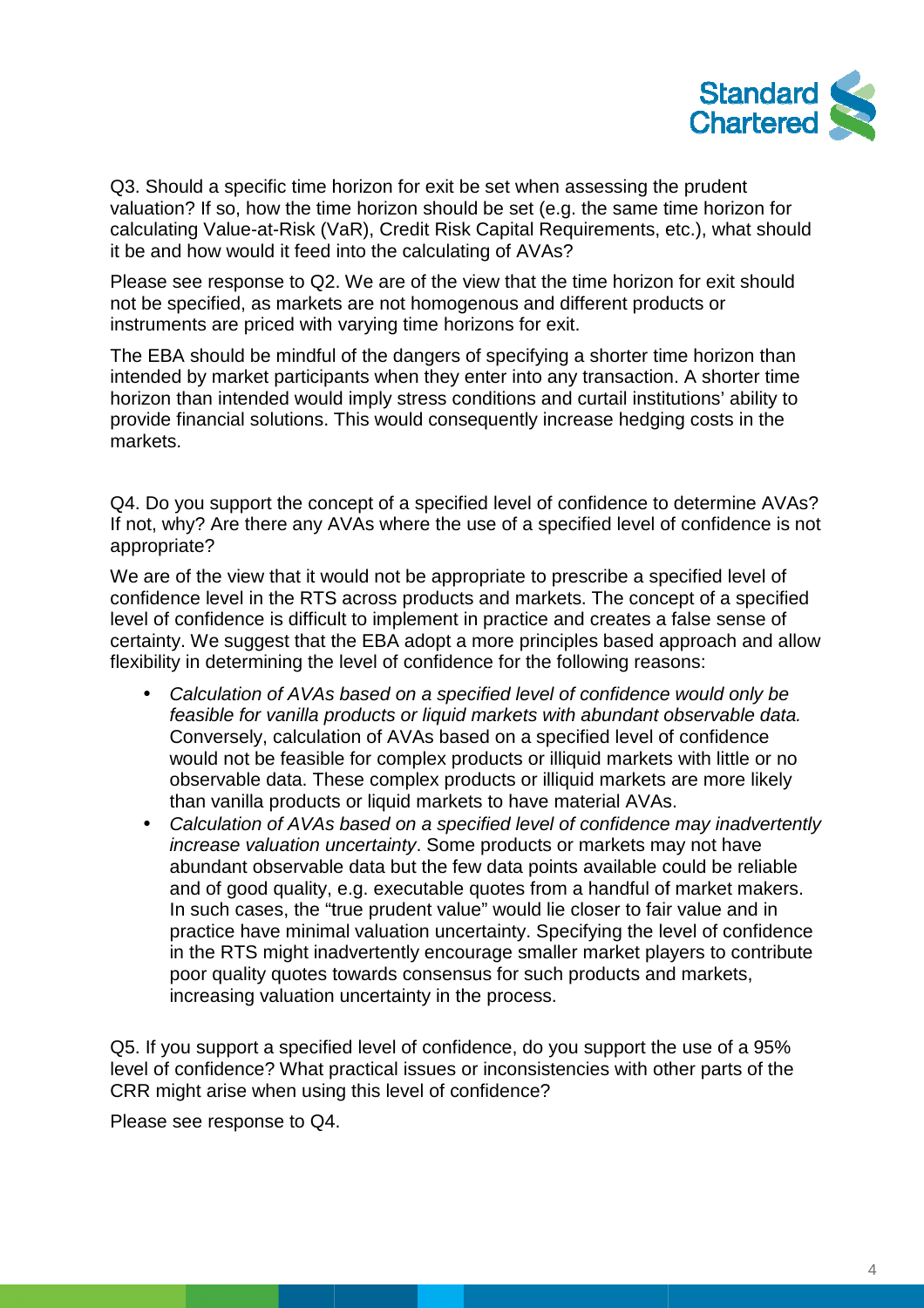

Q6. How prescriptive do you believe the RTS should be around the number of data points that are required to calculate a 95% level of confidence without any more judgemental approach being necessary?

Please see response to Q4.

Q7. If you support a specified level of confidence, do you support the explicit allowance of using the level chosen as guidance for a more judgemental approach where data is lacking?

Please see response to Q4.

Q8. Should any additional possible sources of market prices be listed in the RTS?

We are of the view that the RTS should leave the possible sources of market prices open. The markets are constantly evolving and having a definite list of possible sources of market prices in the RTS will not be advisable.

Q9. Should more description be included of how to use the various sources of market prices to obtain a range of plausible prices?

We generally agree with the EBA that institutions should compute AVAs by considering various sources of market prices, including consensus spreads and available broker quotes. However, the EBA should note an important point that not all of the externally available market prices represent tradable prices at the reporting date. The institution should also consider entity specific factors in determining prudent value for its positions. For example, an institution may have different AVAs as compared to other institutions for its concentrated positions or when it has limited access to certain markets.

Q10. Should the RTS be more prescriptive on how to use the various alternative methods or sources of data to obtain a range of plausible prices where there is insufficient observable data to determine the range by direct statistical methods? If so how? centrated positions or when it has limited access to certain markets.<br>
uld the RTS be more prescriptive on how to use the various alternative<br>
or sources of data to obtain a range of plausible prices where there is<br>
it obs

We are of the view that the RTS need not be prescriptive on this topic, as the suitability or availability of alternative methods or sources of data across products and markets will evolve with time. Institutions need to apply judgment in these circumstances to calculate AVAs, which should be subject to review by the regulator.

# **DESCRIPTION OF HOW TO CALCULATE AVAS**

Q11. Are there any other indicators of large market price uncertainty which should be included?

We have no comment on this question.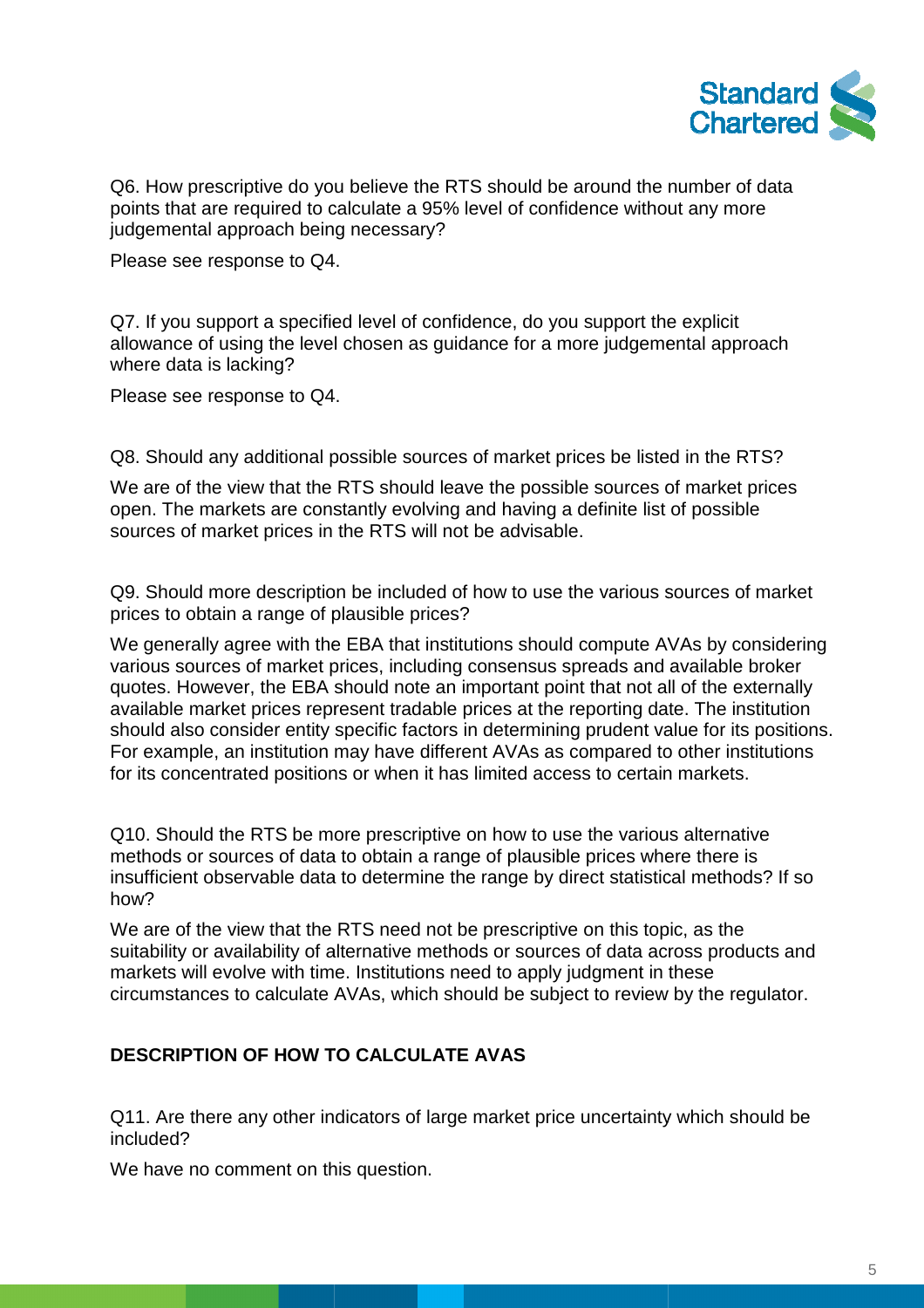

Q12. Do you believe the approaches set out above are appropriate for each of the adjustments listed in Article 100? If not, what approaches do you believe would be more relevant?

We support the overall approach to calculate AVAs, with the following caveats:

- The EBA needs to be mindful of implying stress conditions in the RTS. Concerns around stressed conditions are currently captured through mechanisms such as Stress Value-at-Risk and Liquidity Asset Buffer.
- We have reservations about using a high confidence level of 95% throughout the calculation approach of AVAs, as detailed in our response in Q4. • Stress Value-at-Risk and Liquidity Asset Buffer.<br>• We have reservations about using a high confidence level of 95% throughout the calculation approach of AVAs, as detailed in our response in Q4.<br>• Future hedging costs sh
- overlap. Future hedging costs should be considered as part of closeout costs or adjustments for liquidity and concentration.
- Balance sheet substantiation controls should be assessed as part of operational risk to avoid overlap. In addition, balance sheet substantiation is not part of Article 100.

Q13. Are there any other material causes of valuation uncertainty that the RTS should describe an approach for? Or are any of the adjustments listed above not material and should not be included?

We support that institutions should be allowed to prove material/immaterial valuation uncertainty. We agree with the EBA that highly liquid products should not be subject to AVAs, except in the rare case when an institution holds a highly concentrated position. The fair value of highly liquid products should have a high degree of certainty attached to their valuation given that they are frequently traded.

We are of the view that AVAs for balance sheet substantiation and operational risk should not be included in the RTS. Capital requirements for operational risk (which would include lapses in balance sheet substantiation controls) are considered separately as part of operational risk capital and any AVAs would be immaterial.

#### **TESTING FOR PRUDENCE OF VALUATION**

Q14. Do you believe that the testing approach in Annex 2 represents a useful tool to test for prudence of valuation? If not, what weaknesses make it unsuitable?

We are of the view that the benefits of the proposed testing approach are minimal and do not justify the costs of implementation. The proposed testing approach is likely to be only applicable to liquid trades which are expected to have little or no valuation uncertainty.

Q15. Do you believe that the RTS should be prescriptive with respect to validation techniques? If not, how do you believe that comparable levels of prudence should be ensured for the valuations across institutions? Are there other validation techniques that you believe should be detailed in the RTS?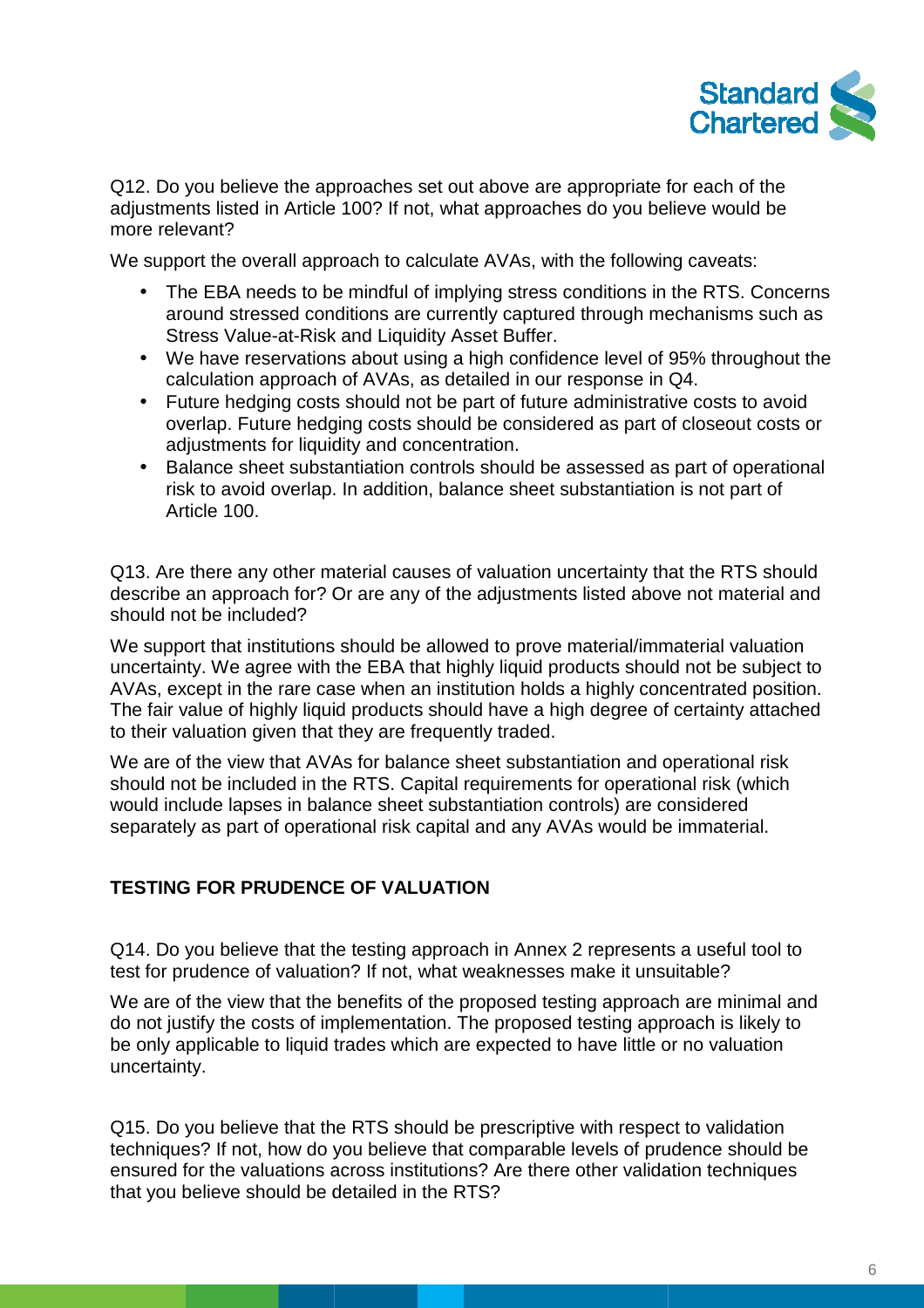

We believe that the RTS should not be prescriptive with respect to validation techniques. A prescriptive approach will be too restrictive as institutions have different control infrastructure setups and testing of prudence of valuation can various methods. espect to validation<br>as institutions have differe<br>aluation can be proven via

We are of the view that comparable levels of prudence can be achieved if the RTS adopts a more principles based approach. The RTS can state the minimum standards of the validation tests:

- The types of validation tests
- The frequency of validation tests
- The thresholds of validation tests to facilitate reporting of breaches

We propose that the following validation tests be considered for testing of prudence of valuation. We are of the view that these validation tests to be well developed in the market and could be implemented by any institution.

| <b>Validation Test</b>                                                                                                                                                                               | <b>Frequency</b> | <b>Thresholds</b>                                                                                                                                                                                                                                           |
|------------------------------------------------------------------------------------------------------------------------------------------------------------------------------------------------------|------------------|-------------------------------------------------------------------------------------------------------------------------------------------------------------------------------------------------------------------------------------------------------------|
| Compare close-out values<br>and prudent values of<br>transactions with significant<br>exit PnLs* (PnL exceeding<br>a certain value on an<br>absolute basis) for the last<br>one year.                | Quarterly        | Percentage, dollar amount<br>or number of transactions<br>where prudent values are<br>less prudent than close-out<br>values. The threshold<br>should vary according to<br>the size and number of<br>transactions with significant<br>exit PnLs.             |
| Compare day one<br>transacted values and<br>prudent values of<br>transactions with significant<br>day one PnLs* (PnL<br>exceeding a certain value<br>on an absolute basis) for<br>the last one year. | Quarterly        | Percentage, dollar amount<br>or number of transactions<br>where prudent values are<br>less prudent than day one<br>transacted values. The<br>threshold should vary<br>according to the size and<br>number of transactions with<br>significant day one PnLs. |
| Analysis of profit and loss<br>versus risk factors                                                                                                                                                   | Daily            | The number of days where<br>unexplained PnL exceeds<br>a certain percentage or<br>dollar threshold when<br>compared to total PnL. The<br>threshold should vary<br>according to the size of the<br>position or portfolio.                                    |
| Price testing of output<br>prices for existing<br>positions, wherever<br>possible.                                                                                                                   | Monthly          | Threshold for price testing<br>variance to vary according<br>to size of the position or<br>portfolio.                                                                                                                                                       |
| Price testing of input prices<br>for existing positions, if<br>price testing of output<br>prices are not possible.                                                                                   | Monthly          | Threshold for price testing<br>variance to vary according<br>to size of the position or<br>portfolio.                                                                                                                                                       |

\*We are of the view that testing for transactions with insignificant exit or day one PnLs is challenging to implement and would have limited benefits.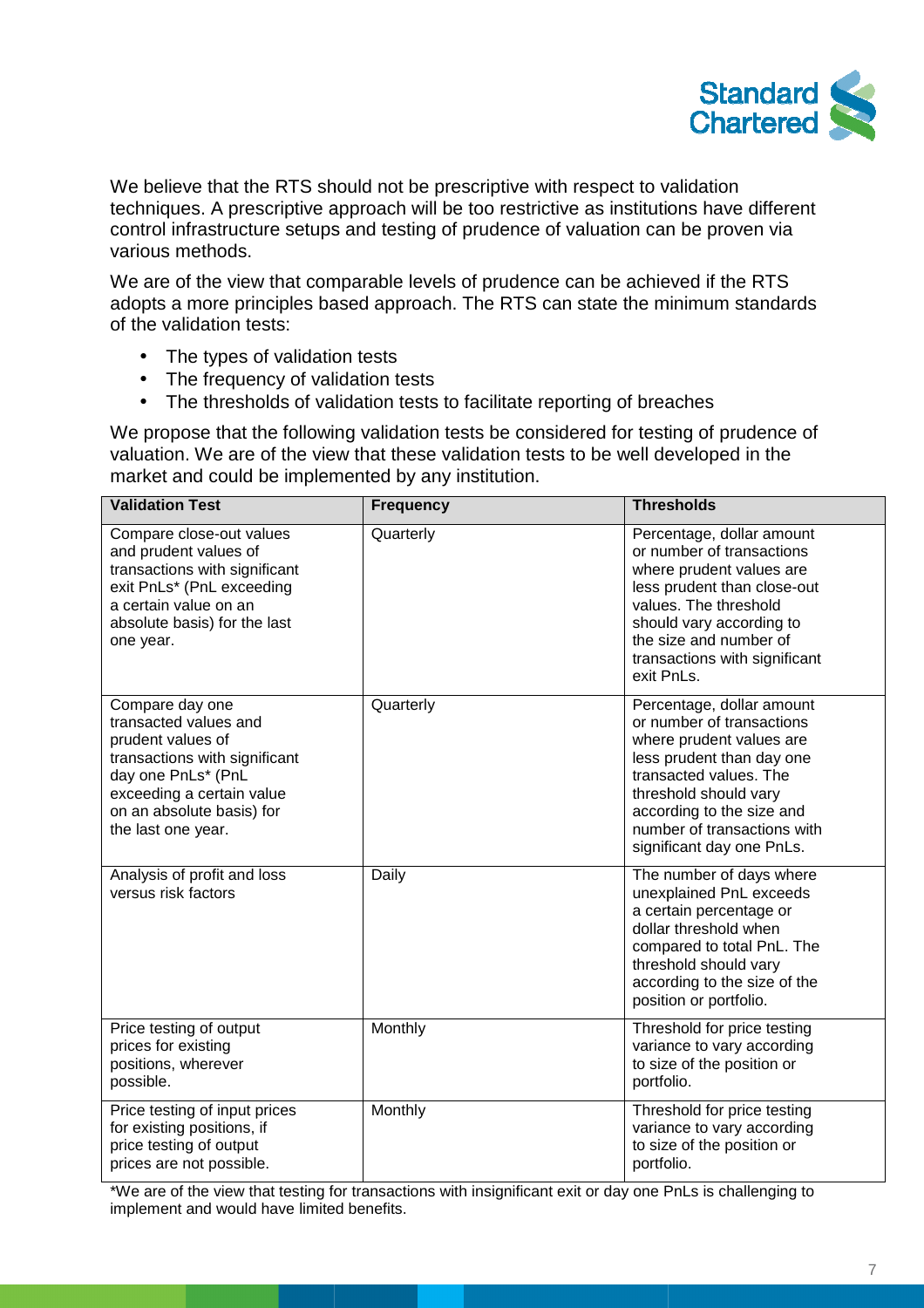

## **AGGREGATION OF VALUATION ADJUSTMENTS**

Q16. Do you support the concept that prudent value can never be greater than fair value including fair value adjustments at both the individual position and the legal entity level? If not, what would be the reason to justify your view?

We have no comment on this question.

Q17. Would simple aggregation better reflect your assumptions and practices or would you support the availability of a diversification benefit within the aggregation of position-level AVAs? Please explain the reasons and justification why, providing any evidence available to support your arguments

We are of the view that institutions should be allowed to include diversification benefit position-level AVAs? Please explain the reasons and justification why, providing<br>evidence available to support your arguments<br>We are of the view that institutions should be allowed to include diversification b<br>when aggrega implying that both long and short positions move adversely, is overly punitive and unrealistic. when aggregating AVAs. A simple summation of AVAs at the position level, i.e.<br>implying that both long and short positions move adversely, is overly punitive and<br>unrealistic.<br>We illustrate our point using the following exam

positions – long credit default swap and long corporate bond – each referenced to the same issuer. The prudent value is assessed on a position level, where:

- ne issuer. The prudent value is assessed on a position level, where:<br>● the prudent value of the credit default swap is based on the lowest credit spread quoted in the market by Bank X.
- the prudent value of the corporate bond is based on the lowest bond price quoted in the market by Bank Y.

In practice, a deterioration of issuer credit will give rise to gains in the long credit default swap position, which will at least partially offset the losses in the long corporate bond position. If no diversification benefit is allowed, the total prudent value of these two positions would have been lower than the "true prudent value".

The institution should enjoy diversification benefits and not be penalised by the different issuer credit assumptions between market participants. Otherwise, the institution will be discouraged from hedging, which contradicts the promotion of prudent practices.

Q18. If you support the availability of diversification benefit, do you support creating a simplified standard approach, an example of which is shown in Annex 4? If you do, do you have alternative suggestions on how this standard approach should be specified? Are the suggested correlations in the example appropriate, if not what other values could be used?

We welcome the inclusion of a simplified standard approach that is risk based and which provides more clarity in terms of the correlation factors to be used in the RTS.

As institutions are likely to have common sources of valuation uncertainties, simple rules of thumb may be more useful than sophisticated in-house models. A simplified standard approach will also have the benefit of leveling the playing field for smaller banks with valuation uncertainties spread across many positions. positions.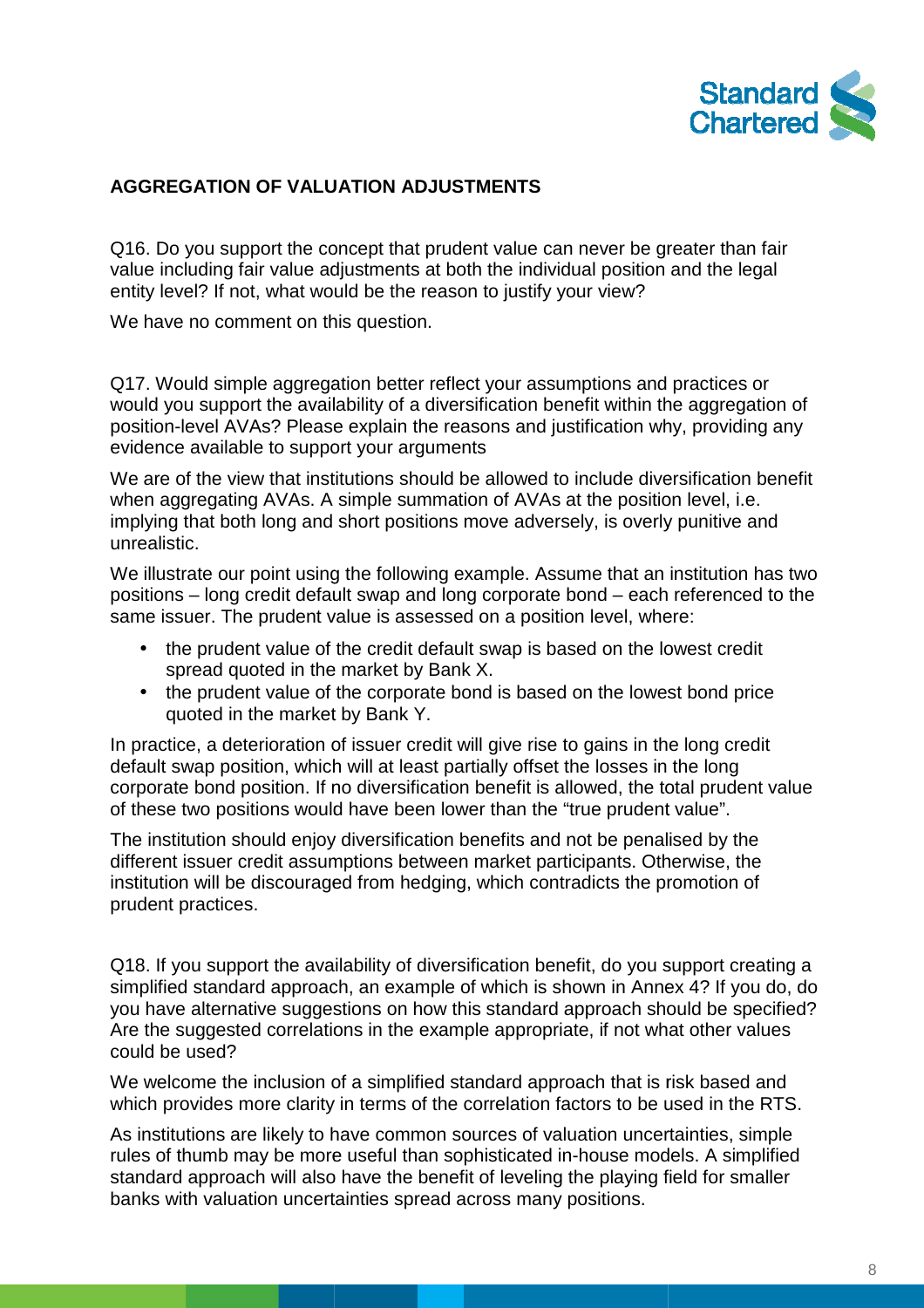

Q19. If you support the availability of diversification benefit, do you support allowing an in-house approach which should be subject to approval by the regulator, an example of which is shown in Annex 4? an in-house approach which should be subject to approval by the regulator, an<br>example of which is shown in Annex 4?<br>Regulators should be allowed to approve advanced customised diversification

methods in the case that the simplified standard approach is less appropriate for the institution. y of diversification benefit, do you support allowing<br>uld be subject to approval by the regulator, an<br>nex 4?<br>approve advanced customised diversification<br>blified standard approach is less appropriate for the<br>LCULATING THE A

### **OFFSETS TO AVAS WHEN CALCULATING THE ADJUSTMENT TO COMMON EQUITY TIER 1 CAPITAL**

Q20. Would you agree that offsets against AVAs for overlaps with other Pillar 1 cap requirements should not be permitted? If not, what offsets might be appropriate and under what conditions might they be allowed (e.g. individually assessed by the institution and agreed with the regulator rather than specified in the RTS)?

We are of the view that the RTS should permit offsets against AVAs for overlaps with other Pillar 1 capital requirements. The EBA needs to be cognizant of the dangers of over-capitalisation for conservative institutions when offsets are not allowed. As capital rules are still evolving, we also caution against specifying an exhaustive list of offsets in the RTS which will reduce flexibility. Institutions should be allowed to assess the possible offsets which will be agreed with the regulator.

# **DOCUMENTATION, SYSTEMS AND CONTROLS REQUIREMENTS**

Q21. Do you believe the above requirements are appropriate? If not, what other requirements could be necessary and what requirements stated above are considered not to be relevant?

We agree that institutions with significant control weaknesses should be subject to additional AVAs. Likewise, institutions with strong control systems which reduce concerns around valuation should be subject to less AVAs. We agree that institutions with significant control weaknesses should be subject to<br>additional AVAs. Likewise, institutions with strong control systems which reduce<br>concerns around valuation should be subject to less AVAs.

of prudent valuation controls in each institution. For example, if institutions adjust all price testing variances found from good quality pricing sources, especially for derivatives, concerns around reliable and prudent valuations will be addressed to a great extent.

# **REPORTING REQUIREMENTS**

Q22. What would be the sources of costs and benefits of requiring (a) the implementation of a unique AVA methodology and (b) a consistent format for reporting AVA? Do you agree that the benefits of such requirements outweigh the costs associated with them?

We have no comment on this question.